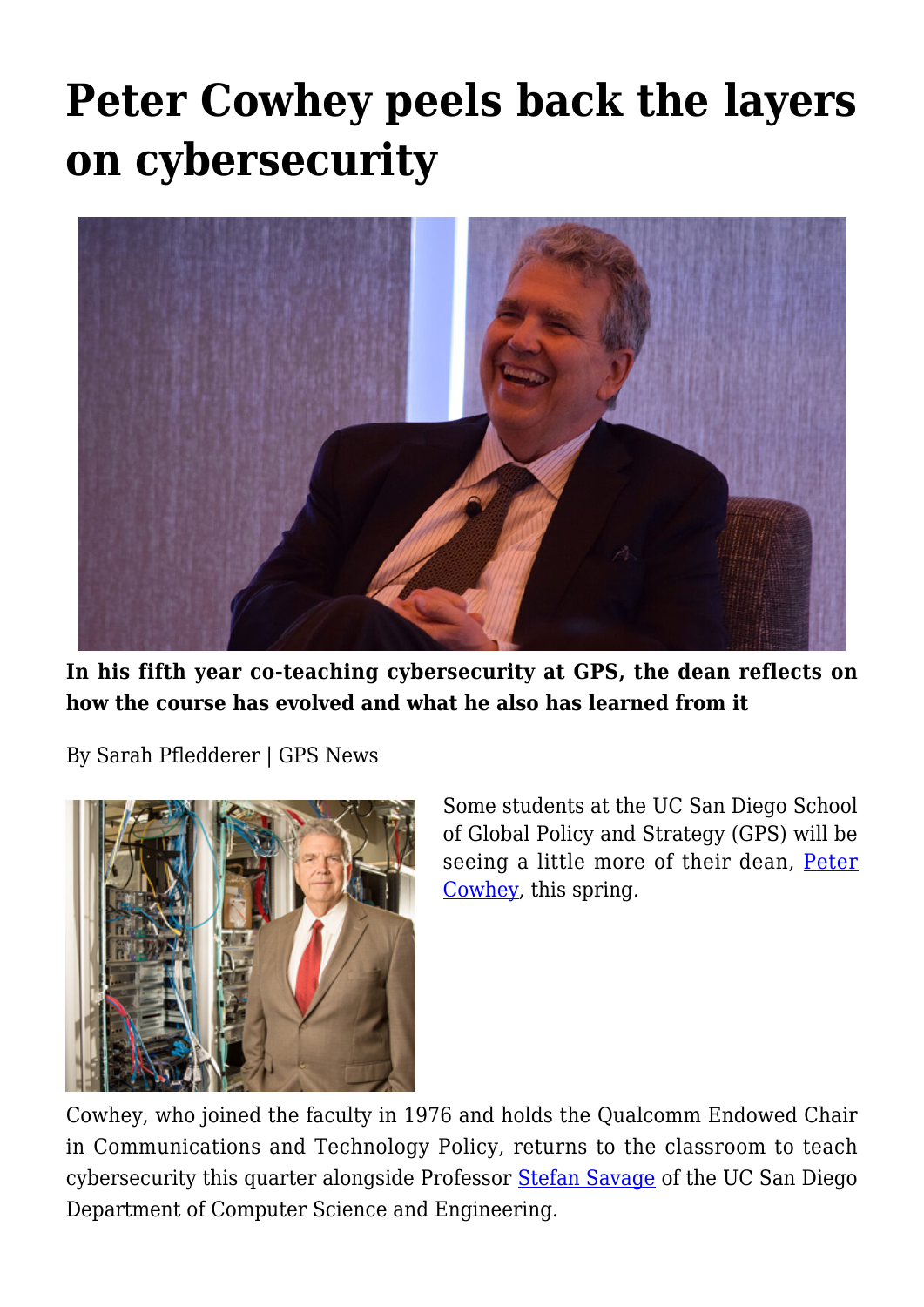The course, which the professors have teamed up on for the past several years, tackles the challenges of improving cybersecurity in the U.S. and globally.

Beyond this description, Cowhey said, the course also represents an emerging interest from scientists and engineers such as at Scripps Institution of Oceanography and Jacobs School of Engineering to collaborate with policy scholars at GPS on areas that are technically detailed and deep in policy analytics.

"It's very easy to get together in a room and talk on a superficial level about technology and the policy," Cowhey said. "But to really dig into the details and figure out how the two work together, that's hard work."

And it's exactly what he and Savage challenge their students to do.

## **Understanding cybersecurity challenges**

"There are no magic fixes for cybersecurity," Cowhey explained. "It's a set of evolving, ongoing problems that requires a multilayered policy response to reduce risks of cybersecurity threats."

To that end, Cowhey likens problems of cybersecurity to those of public health.

Consider the analogy of cleaning up sewage systems, he suggested, tagging this as "the largest, single improvement in public health in the world." A second layer to improving public health was vaccines, and then emergency response to outbreaks and disease such as Ebola represents a third layer.

"Cybersecurity is quite similar," Cowhey said. "There's a basic infrastructure we need to invest in to make our systems more secure. There are some specific technology fixes to respond to threats that are a lot like vaccines. Then, there's a need for rapid, emergency responses."

This of which Cowhey formed a realization of in his past 40 years as an academic and public policymaker, including serving as a senior counselor and then chief of the International Bureau of the Federal Communications Commission and senior counselor to the Office of the U.S. Trade Representative under Presidents Bill Clinton and Barack Obama, respectively.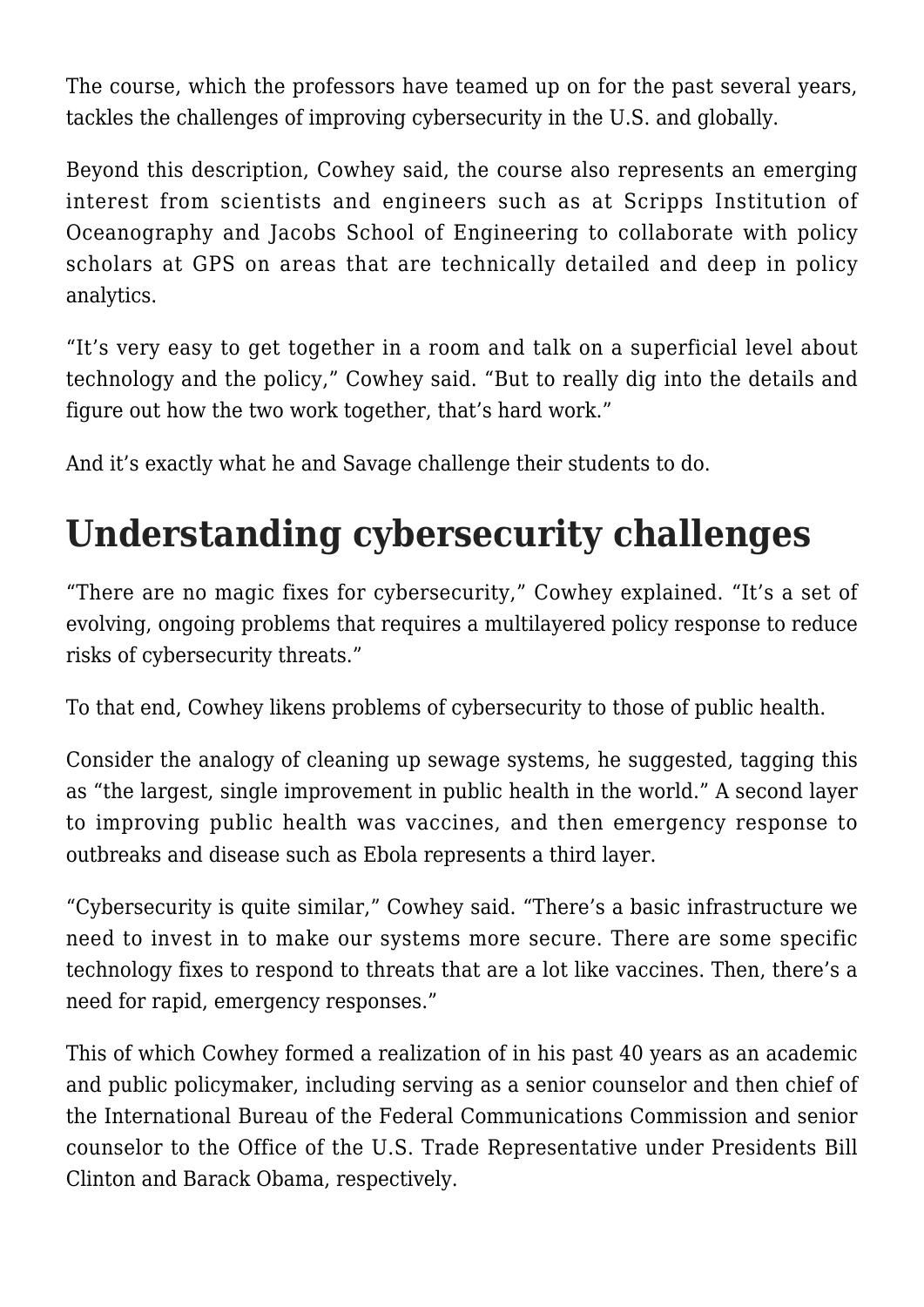It's this real-world policy experience combined with Savage's strengths in technology that progresses the cybersecurity course year by year, the professors concur.

## **Getting students on the same page**



Noting Savage has taught him about the technology affecting cybersecurity, Cowhey said: "The course has evolved because Stefan and I have used it to teach each other about our expertise. I hope that maybe I've taught him something about how to think about the policy considering cybersecurity."

Savage, who also recently received the 2015 Association for Computing Machinery-Infosys Foundation Award, assures he has.

"From Peter, I learned that our mechanistic lens was not the right way to look at how policies are formed or what makes them work," Savage said. "He also helped me understand better the ways in which cyber is not a unique policy domain, and that there are lessons to be applied from past policy conflicts."

Recollecting on he and Cowhey's first year of teaching the course, Savage expressed the challenge of making students with different academic backgrounds (engineering and policy) see eye to eye.

"Over time, one of the things we learned was to get the students talking across disciplines early and to tie projects to current events about which there was significant information," Savage said. Hosting discussions outside of the classroom and bringing in speakers ranging from federal prosecutors to lobbyists, security technologists and others has proven effective, too, he added.

Cowhey added the most rewarding part of the cybersecurity course is seeing GPS